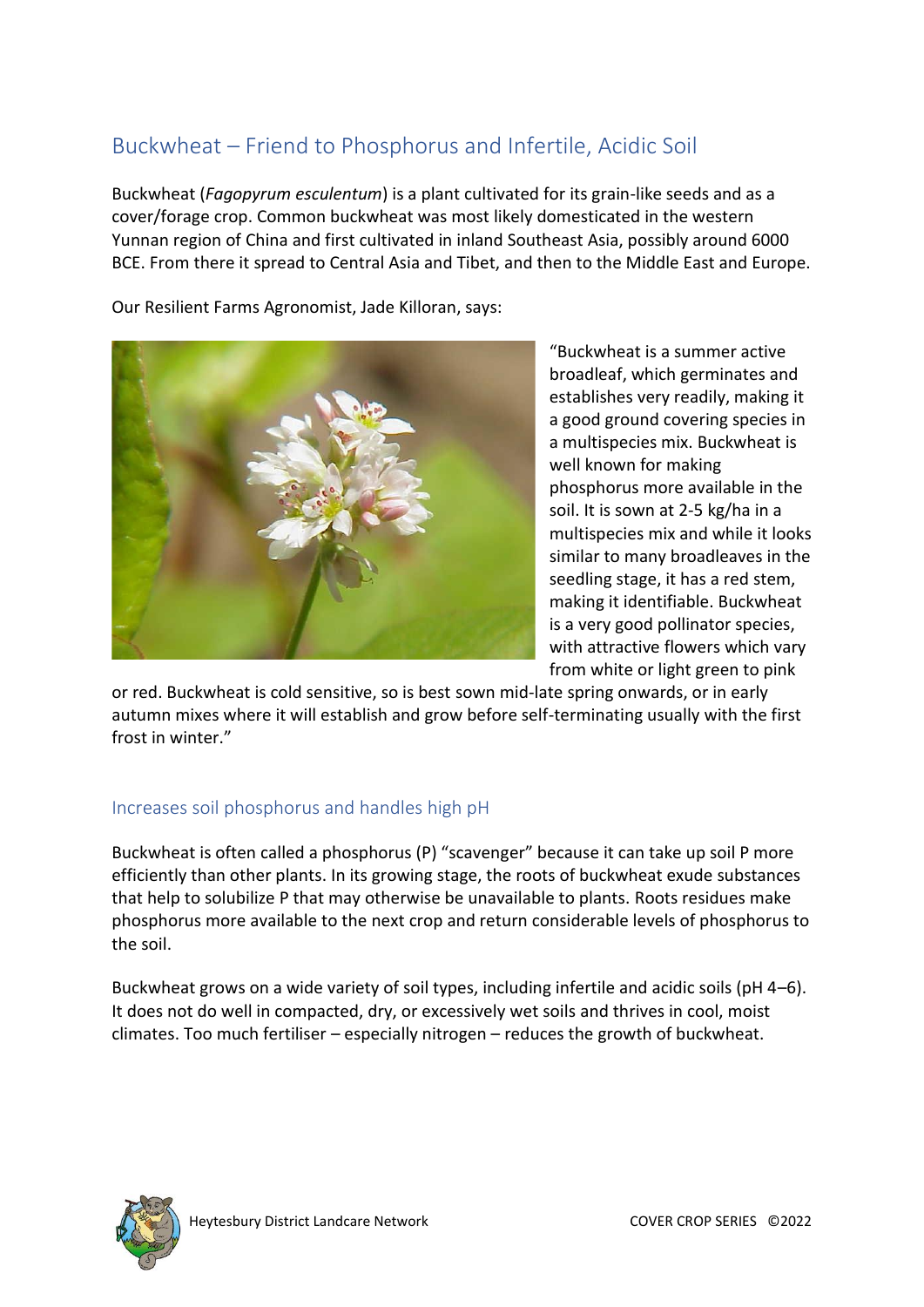#### Weeds, Worms and Wellbeing

The buckwheat plant has some allelopathic properties that prevent weed development. Spreading 2 t of buckwheat pellets before rice plantation was found to reduce weeds by 80% in rice fields and to increase rice yield by 20%. Buckwheat decreases disease load. It is reported to have prophylactic values, such as an anthelminthic effect when fed to livestock. (Feedipedia)

#### Buckwheat for forage

Although buckwheat is primarily grown for its grain, it is an excellent addition to a mixed



species pasture crop. The whole plant can be grazed, or cut and fed in different forms - fresh, hay or silage. Buckwheat straw, the crop residue obtained after the grain has been harvested, is often used for bedding but can be used as fodder. Buckwheat stover (stubbles) are the leftovers that can be grazed in the field after grain harvest. It is also used as green manure. In Bhutan, buckwheat crop residues can be an important feed.

Fagopyrism (photosensitisation) has been observed in cattle and sheep (cf. Health and Medicine section below) but will not affect stock in the small quantities of a pasture seed mix.

Illustration of Buckwheat in the "Seikei Zusetsu", a Japanese agricultural encyclopedia complied between 1793 to 1804.

#### Vital Statistics for Buckwheat

Dry Matter Yield – 1.36 tonnes per acre

Nitrogen uptake – 8 kg per tonne dry matter

Roots – Dense, fibrous system with deep taproot concentrated in top 25cm of soil.

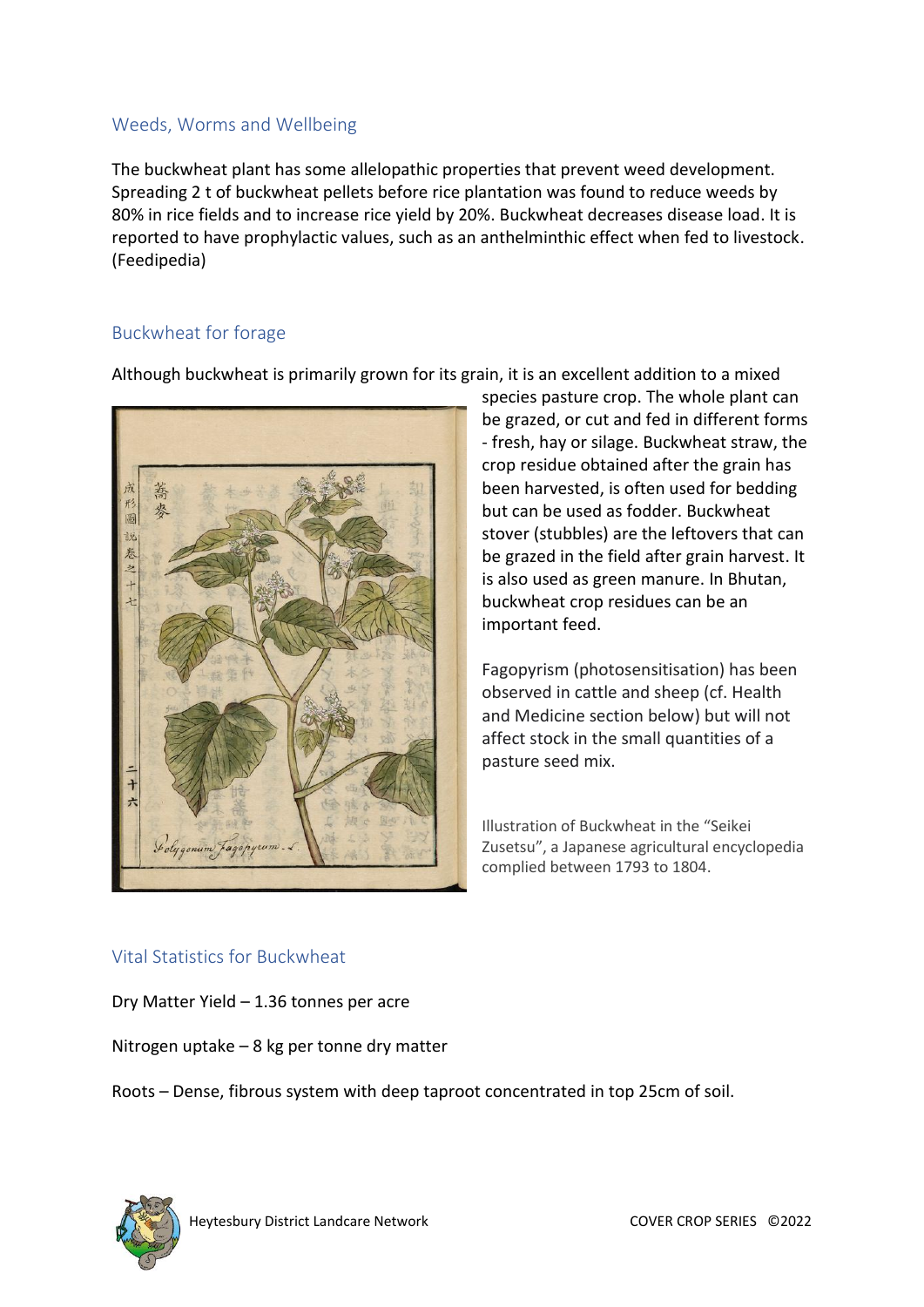#### What the buck?

Despite its name, buckwheat is not closely related to wheat. It is not a cereal, nor is it even a

member of the grass family. Buckwheat is related to sorrel, knotweed, and rhubarb, and is known as a pseudocereal because its seeds' culinary use is the same as cereals, owing to their composition of complex carbohydrates.

The name "buckwheat" or "beech wheat" comes from its triangular seeds, which resemble the much larger seeds of the beech nut from the beech tree, and the fact that it is used like wheat.

Buckwheat seeds resemble beech nuts – hence the name.



#### Highest crop

Buckwheat is the world's highest- elevation domesticate, being cultivated in Yunnan on the edge of the Tibetan Plateau or on the plateau itself. (Wikipedia) Buckwheat was one of the earliest crops introduced by Europeans to North America. Dispersal around the globe was complete by 2006, when a variety developed in Canada was widely planted in China. In India, buckwheat flour is known as *kuttu ka atta* and has long been culturally associated with many festivals like, Shivratri, Navaratri and Janmashtami. On the day of these festivals, food items made only from buckwheat are consumed.

## Follow the buck…

In 2017, world production was 3.8 million tonnes, led by Russia with 40% of the world total, followed by China with 38% and Ukraine with 5%.

During the 18th and 19th centuries, buckwheat was a common crop in the northeast United States but declined sharply by the mid-20th century because of the use of nitrogen fertilizer, to which maize and wheat respond strongly. Total crop area was 2.5 million ha in the US in 1961, but it was down to 1.44 million ha by 2010 [\(Jacquemart et al., 2012\)](https://www.feedipedia.org/node/25448). However, buckwheat cultivation in the US has increased in recent years because of the popularity of "ancient grains" and a growing market for gluten-free products.

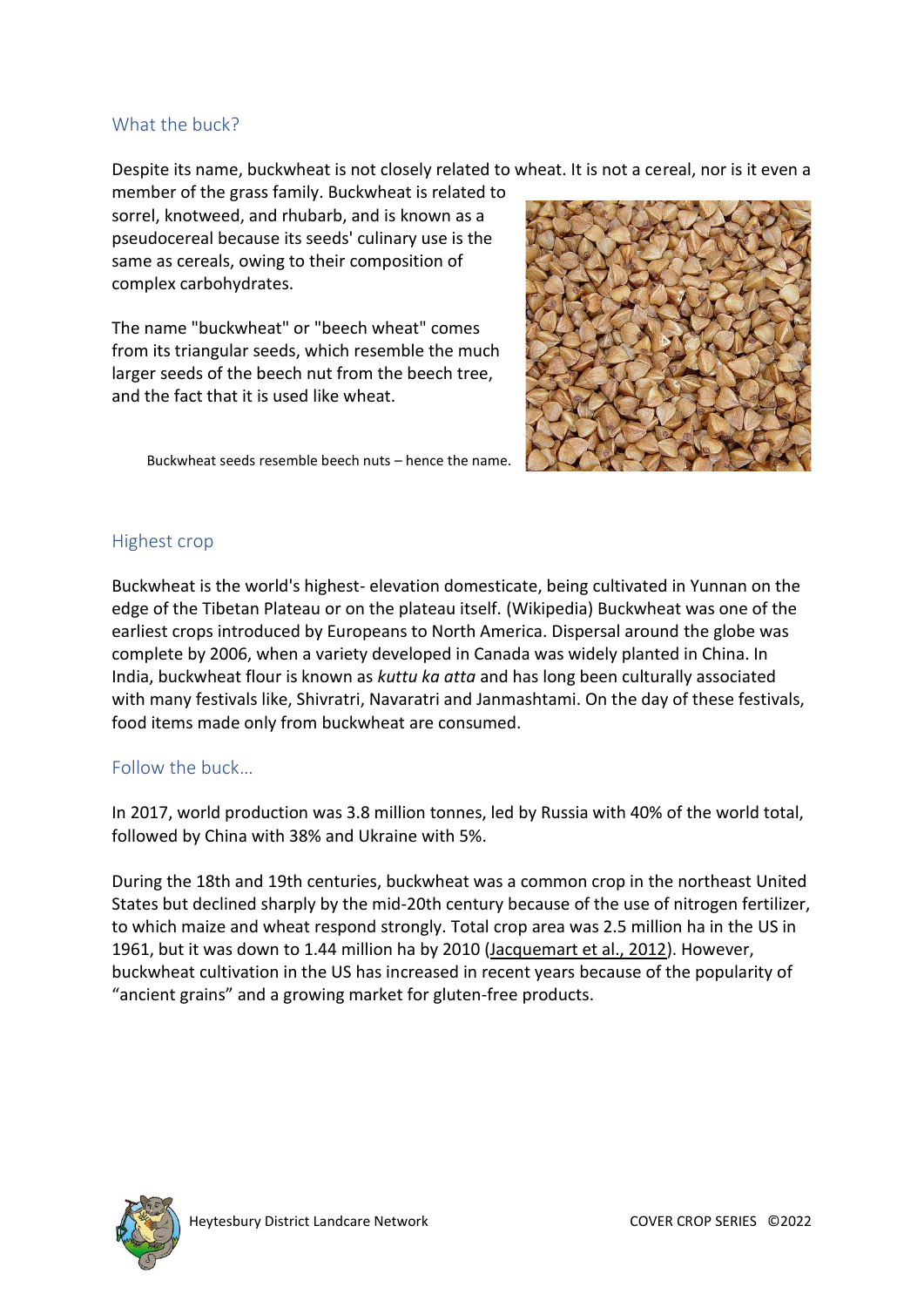#### Meat of the Fields

Buckwheat is a favourite food in Japan where it is often referred to as "meat of the fields" due to its numerous nutrients including high levels of minerals, vitamins and essential amino acids especially lysine which appears to help the body absorb calcium and plays an important role in the formation of collagen. It is also a great source of fibre and gluten free.

With a 100-gram serving of dry buckwheat providing 1,440 kilojoules (343 kilocalories) of food energy, or 380 kJ (92 kcal) cooked, buckwheat is a rich source (20% or more of the Daily Value, DV) of protein, dietary fibre, four B vitamins and several dietary minerals, with

content especially high (47 to 65% DV) in niacin, magnesium, manganese and phosphorus (table). Buckwheat is 72% carbohydrates, including 10% dietary fibre, 3% fat, 13% protein, and 10% water.

Buckwheat growing in the Himalayan kingdom of Bhutan.



# A cure for cancer?

According to Wikipedia, buckwheat contains diverse phytochemicals, including rutin, said to improve cardiovascular health, tannins, catechin-7-O-glucoside which acts as an antioxidant leading to a cytoprotective effect, and fagopyrins, which are located mainly in the cotyledons (seed leaves) of the buckwheat plant.

Fagopyrins, as the name suggests, are specifically found in buckwheat and are defined as "any of a group of fluorescent red pigments that cause hypersensitivity to sunlight if ingested." Fagopyrism (symptoms include skin inflammation in sunlight-exposed areas, cold sensitivity, and tingling or numbness in the hands) can appear in people with diets based on high consumption of buckwheat sprouts, and particularly flowers or fagopyrin-rich buckwheat extracts. However, fagopyrins may have a role to play in curing various illnesses including cancer. UV–vis absorption spectra of fagopyrins are similar to that of hypericin, which is known to have anti-inflammatory, anti-depression, anti-viral, and anti-microbial activities and is used as a photodynamic therapy agent (Karioti and Bilia, 2010). Photodynamic therapy uses a drug that is activated by light, called a photosensitiser or photosensitising agent, to kill cancer cells.